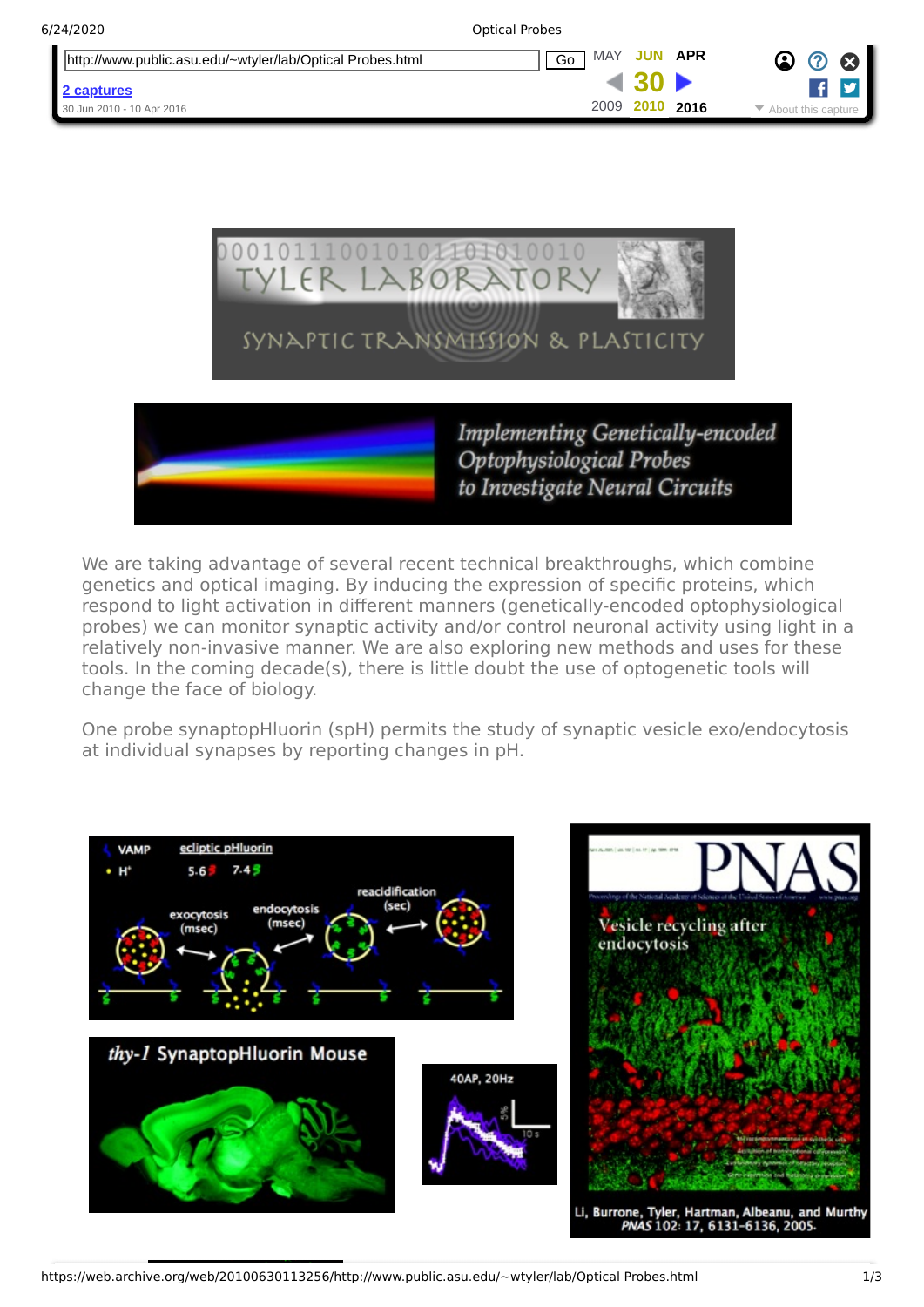| 6/24/2020                                                 | <b>Optical Probes</b>                                                                                                                                                                                    |
|-----------------------------------------------------------|----------------------------------------------------------------------------------------------------------------------------------------------------------------------------------------------------------|
| http://www.public.asu.edu/~wtyler/lab/Optical Probes.html | APR<br><b>MAY</b><br>-JUN-<br>Go<br>- 63<br>(2)                                                                                                                                                          |
| 2 captures                                                |                                                                                                                                                                                                          |
| 30 Jun 2010 - 10 Apr 2016                                 | 2010 2016<br>2009<br>$\blacktriangleright$ About this capture                                                                                                                                            |
|                                                           | The green channel corresponds to spH signals in<br>response to Schaffer collateral stimulation while<br>the red channel corresponds to a length of CA1<br>apical dendrite from a cell whole-cell voltage |

Channelrhodopsin-2 and millisecond control of an individual hippocampal CA1 neuron's activity using pulses of blue light in a hippocampal slice culture.

clamped and filled with Alexa-594.

Hippocampal CA1 Pyramidal Neuron







Channelrhodopsin-2-YFP

 $Vm = -70 mV$ 

75 pA

200 msec

Alexa 568 Hydrazide

улил.

merge



 $Vm = -70$  mV

100 pA

750 msec



Neuronal activity (calcium) monitored using a genetically-encoded calcium probe G-CaMP 1.6